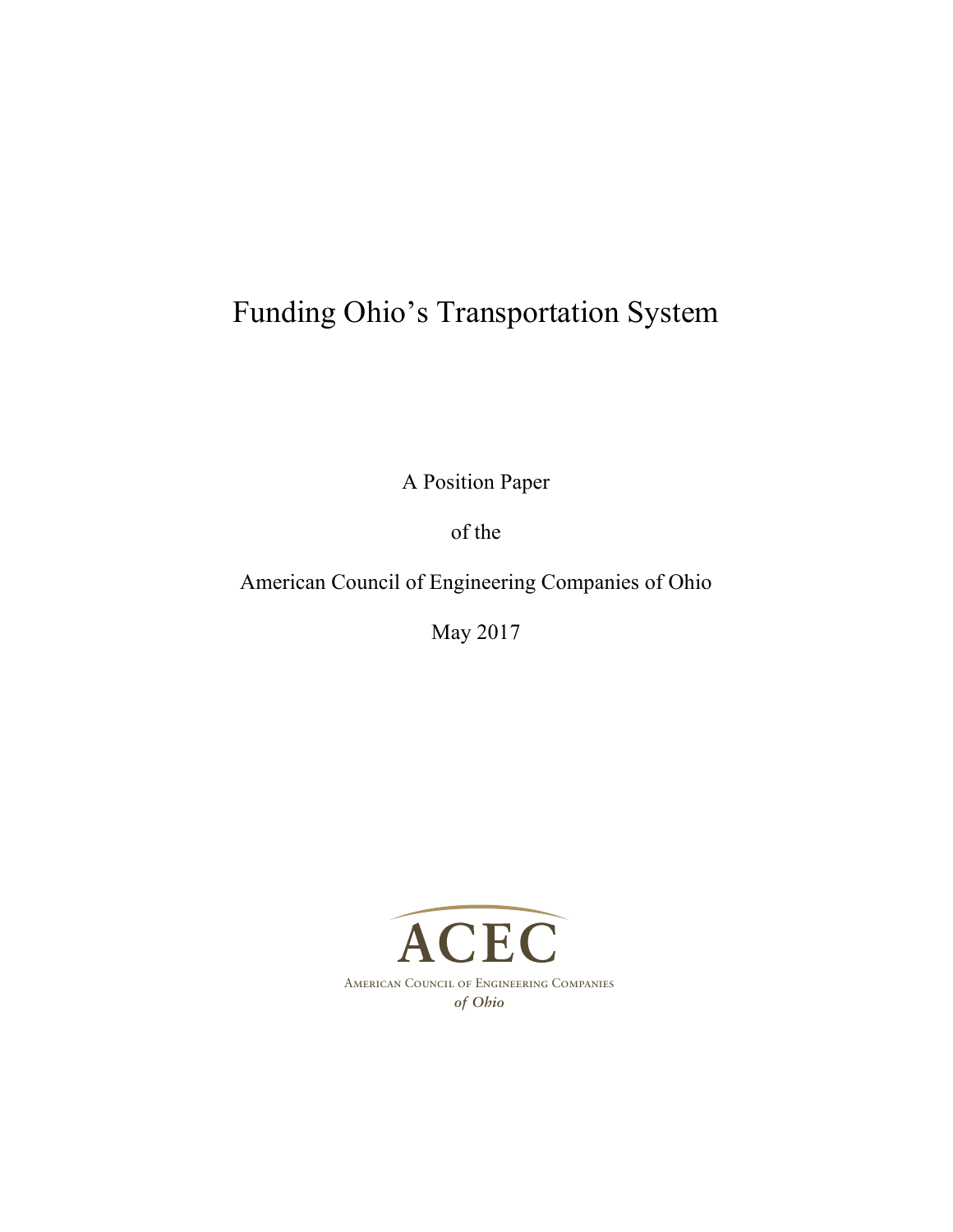The **American Council of Engineering Companies (ACEC)** is the voice of America's engineering industry. Council members – numbering more than 5,000 firms representing more than 500,000 employees throughout the country – are engaged in a wide range of engineering works that propel the nation's economy, and enhance and safeguard America's quality of life. These works allow Americans to drink clean water, enjoy a healthy life, take advantage of new technologies, and travel safely and efficiently.

**ACEC of Ohio**, an affiliate of ACEC, is a non-profit trade association comprised of over 120 firms representing over 7,000 employees that provide a wide array of engineering and other professional services for all types of construction and environmental improvement projects. ACEC Ohio member companies provide services to local, state and federal government agencies, as well as commercial and industrial clients.

#### *The mission of ACEC of Ohio is to enhance the economic and regulatory climate for private engineering companies and assist member companies in improving their business management practices so that they may provide high-quality professional services to their clients.*

The purpose of this document is to offer ACEC of Ohio's position relative to highway infrastructure condition and funding and to offer solutions to achieve positive and continuous results for the public and private sectors calling Ohio home. Potential solutions include the following:

- A short-term solution would be to raise the gas user fee 10 cents to cover the revenue gap and tie automatic increase to inflation to ensure appropriate and predictable levels of funding.
- A second, more immediate option is to support the increase in vehicle registration fees. An increase of \$5 per vehicle would equate to upwards of \$50 million in revenue.

ACEC acknowledges that a longer term and more sustainable solution would need to be developed and replace the existing gas user fee alone structure.

- A third option is to ensure that sub-state regions and jurisdictions are given the flexibility to enact local option taxes to generate revenue. This can be in support of current enacted authority, such as Transportation Improvement Districts (TIDs), or newly developed authority to encourage local participation and investment.
- A fourth option is to explore a long-term VMT revenue stream. With VMT increasing in the state, this may be a more viable and productive long term option. This approach would also capture revenue from more energy efficient and alternative fuel vehicles that are also benefitting from a more efficient system.
- Finally, revenue intended for highway improvements is competing with non-motorized facility investment, such as bikeways. An equitable revenue stream to capture non-motorized investments should be explored to eliminate the redirecting of highway funding.

## **HIGHWAY FUNDING PRIMER**

According to ODOT, 93% of ODOT's time, money and labor are devoted to preserving and improving the more than 43,000 miles of roads and 14,000 bridges on the state system.<sup>1</sup> The bulk of ODOT's budget, approximately 69 percent, is currently prioritized toward highway construction, where it is most effective in meeting the state's transportation needs.<sup>2</sup> Of the construction money, 93% is targeted to preservation work.<sup>3</sup> State funding sources available to ODOT for the system have ranged from \$960 million in 2011 to a high of \$1,721 million in 2014, and \$1,439 million in 2015. The 2014 and 2015 increase can be attributed to the Ohio Turnpike Bond proceeds of \$630 million and \$300 million respectively.<sup>4</sup> During that same time

<sup>1</sup> ODOT Facts Book 2016

<sup>2</sup> ODOT 2015 Annual Report and 2016-2017 Business Plan

<sup>3</sup> ODOT 2015 Annual Report and 2016-2017 Business Plan

<sup>4</sup> ODOT Financial and Statistical Report, Fiscal Year 2015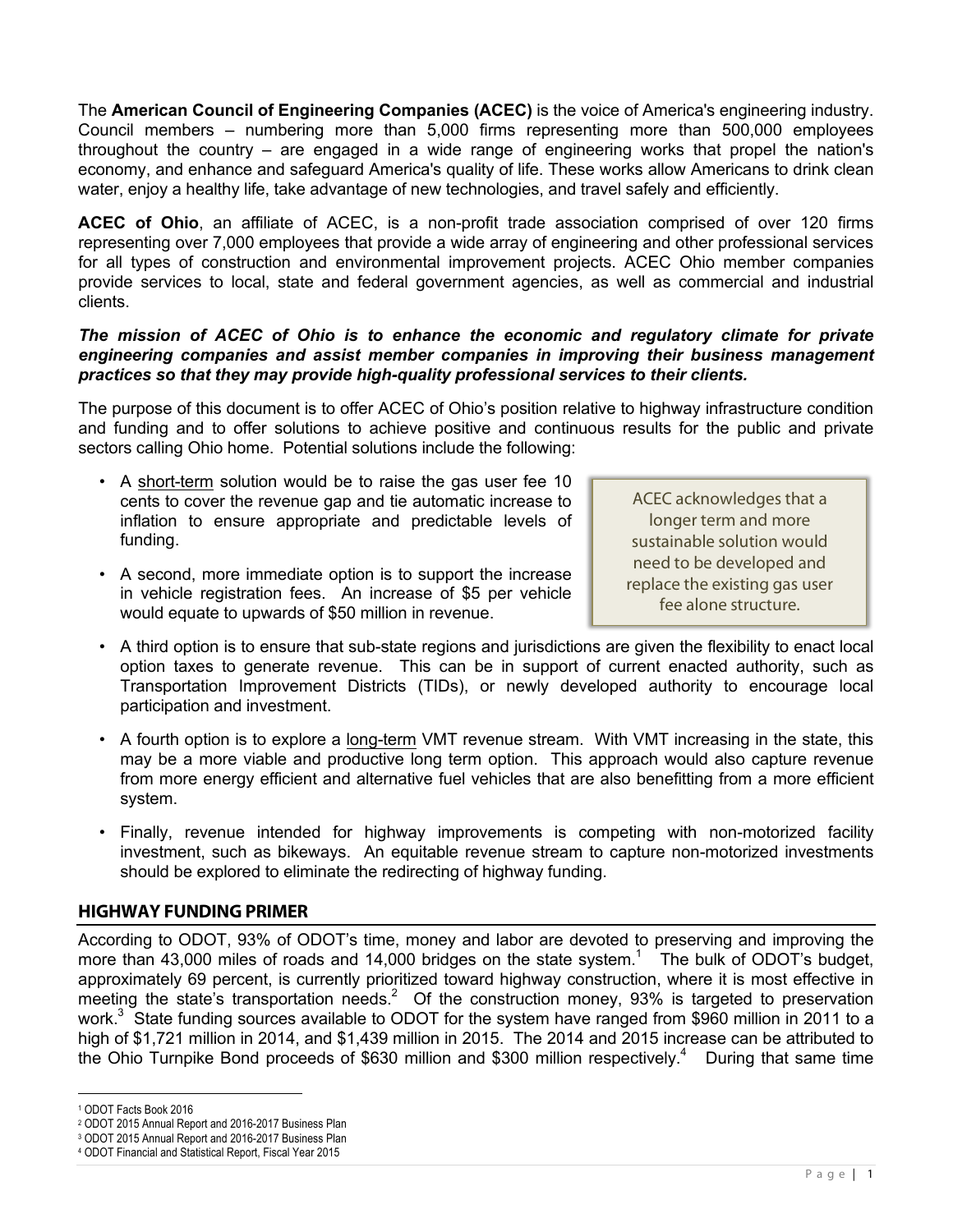period, federal funding coming to Ohio has remained fairly constant and flat at an average of \$1,268 million per year.<sup>5</sup> Of the 28-cent state gas tax collected per gallon sold (the current revenue generator), ODOT receives 15.19 cents. The remaining money is distributed to townships, counties, municipalities, LTIP/OPWC, and other state agencies. Lastly, 2.18 cents goes to taking care of the ODOT debt service.<sup>6</sup>

ODOT Funds are used not only for infrastructure projects, but also covers payroll and personal service, maintenance and materials, equipment, lands and buildings, snow and ice control, custodial service, trucks and equipment, building debt service, maintenance contracts, planning and research, and miscellaneous operations.

Over the last decade, fuel consumption has been decreasing. In FY2013, consumption was down by 1.3%. Rebounding slightly in FY2015, current consumption has still only recovered to FY2007 levels.<sup>7</sup>

*Construction inflation has seriously eroded the buying power of Ohio's transportation revenue.* While the Midwest Consumer Price Index has averaged about 3.2% over the past 25 years, construction inflation has at times been much worse. From 2005 to 2007, inflation increased 8.6%, 12.4% and 11.7% respectively. This increase was largely due to the global economy and heightened demand for construction materials in developing countries such as China and India.

Adjusted for inflation, a dollar spent in 2000 would be worth only \$0.52 in 2016, due to inflation. In brief, the \$1.7 billion program planned for 2017 is worth only \$858 million in 2000 dollars.

## **STATE OF THE SYSTEM**

The population of Ohio continues to see growth and experienced a total population increase of 0.7 percent from 2010 to  $2015^8$ . . In addition, the economy grew by 2.1 percent in 2015. As it stands, Ohio has the 3rd largest number of urbanized areas in the country, only behind California and Texas. With these positive numbers comes increased demand on the transportation system. In terms of infrastructure assets, Ohio ranks as follows $^9$ :

- $\geq$  10th largest highway network
- $\triangleright$  7th largest state economy
- $\geq$  5th highest volume of traffic
- $\geq$  5th highest volume of trucks
- $\geq$  4th largest interstate network
- $\triangleright$  4th largest state manufacturing GPD
- $\geq$  2nd largest number of bridges

## **TRENDS IN OHIO**

- $\checkmark$  Freight volumes are projected to increase by 639 million tons annually by 2040
- $\checkmark$  Truck freight tonnage is expected to increase by 67 percent by the year 2040
- $\checkmark$  Ohio's 13 intermodal facilities support Ohio's \$16 billion logistics industry
- $\checkmark$  Ohio vehicle miles traveled (VMT) is 5th largest in the nation
- $\checkmark$  Construction inflation increased construction costs by 62% January 2004 to June 2012

## **ACCESS OHIO 2040 TRANSPORTATION PLAN**

*Access Ohio 2040* is Ohio's long range transportation plan established a number of goals relating to continued investment in Ohio's transportation system, including

- Ø **Preservation** Promote cost-effective preservation of multimodal assets
- $\triangleright$  **Mobility and Efficiency** Reduce congestion and increase travel reliability
- Ø **Accessibility and Connectivity** Increase customer access to Ohio's multimodal transportation system and improve linkages between modes
- $\triangleright$  **Safety** Continue to improve transportation system safety

<sup>5</sup> ODOT Financial and Statistical Report, Fiscal Year 2015

<sup>6</sup> ODOT Financial and Statistical Report, Fiscal Year 2015

<sup>7</sup> ODOT Financial and Statistical Report, Fiscal Year 2015

<sup>8</sup> United States Census Bureau, 2015

<sup>9</sup> ODOT Facts Book 2016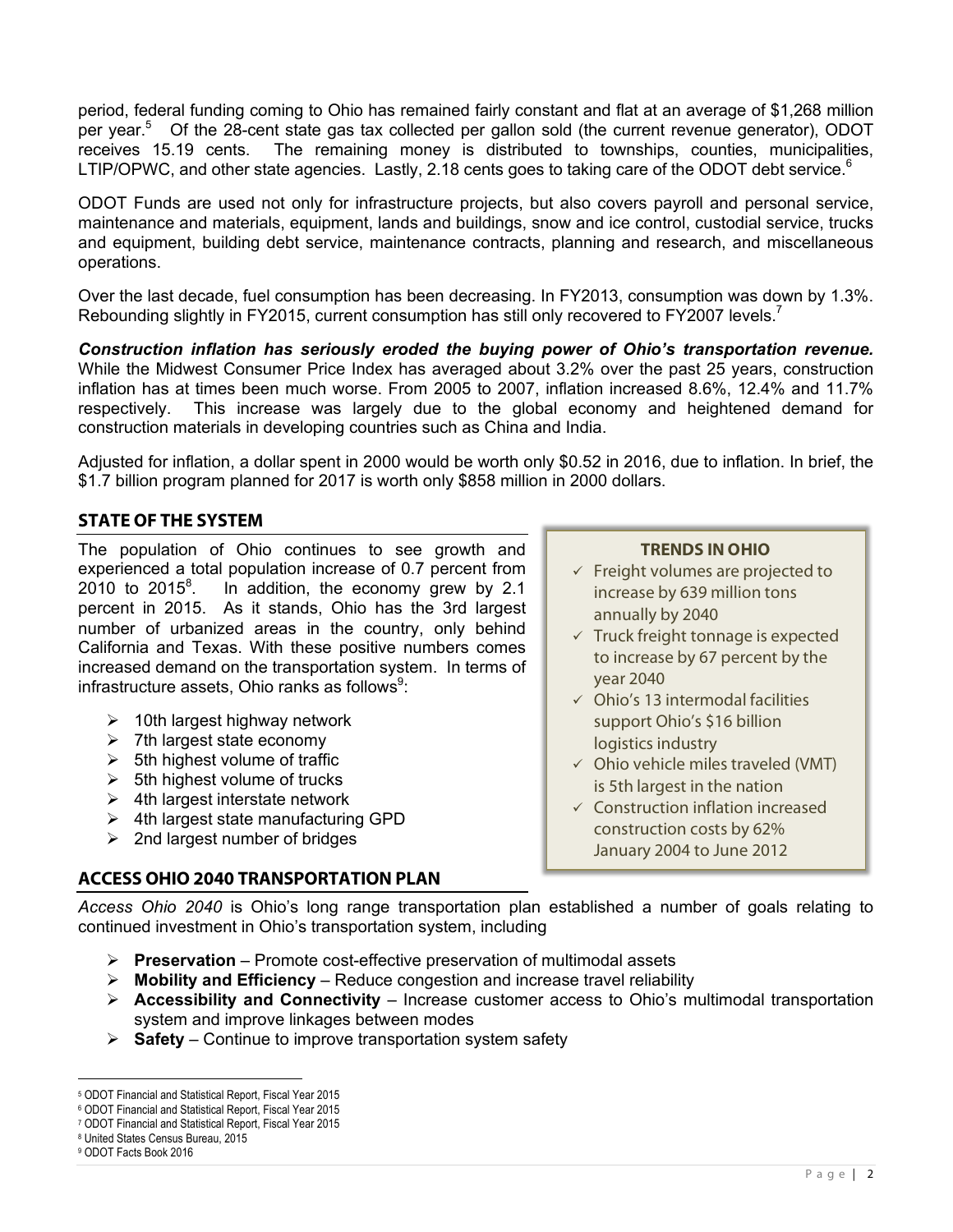- Ø **Stewardship** Advance financial, environmental, and social objectives for transportation investments
- Ø **Economic Development** Develop and operate a state transportation system that supports a competitive and thriving economy, attracts new businesses, and provides for predictable freight movements

#### **ACCESS OHIO FINANCIAL SUMMARY**

According to Access Ohio, "without additional funding, there will be a \$14 billion financial gap between transportation needs and the resources to pay for them". In addition, **"the financial needs for Ohio's state owned highways, bridges and state transit services from 2014 through 2040 is estimated to total \$55 billion"** versus a projected revenue of \$41 billion.

Before the passage of the Fixing America's Surface Transportation Act (FAST ACT), ODOT projected that by 2018, a funding shortfall would occur and preservation needs will outpace funding availability. By 2025, this deficient could reach \$500 million.

The FAST Act will provide every state a 5.1 percent increase in formula funds in FY 2016. This is followed by annual increases ranging from 2.1 percent in FY 2017 to **2.4 percent in FY 2020** increases that will approximately offset the effect of projected inflation during those years.<sup>10</sup> The result is a relatively modest increase and flat investment through the life of the five-year bill.

#### **INFRASTRUCTURE STATE OF CONDITION**

#### BRIDGES

Of the 28,225 bridges in Ohio (13,941 greater than 10-foot span), 1,725 are rated as structurally deficient. Counties, with the largest inventory of bridges, also have 77 percent of the deficient structures in the state. An additional 16 percent of Ohio's locally and state-maintained bridges are functionally obsolete. Bridges that are functionally obsolete no longer meet current design standards, often because of narrow lanes, inadequate clearances or poor alignment. $11$ 

| <b>Maintenance</b><br><b>Responsibility</b> | Total<br><b>Bridges</b> | Number of<br><b>Structurally</b><br><b>Deficient Bridges</b> |
|---------------------------------------------|-------------------------|--------------------------------------------------------------|
| <b>ODOT</b>                                 | 10,484                  | 285                                                          |
| <b>Turnpike</b>                             | 465                     | 5                                                            |
| <b>Counties</b>                             | 15,882                  | 1,324                                                        |
| <b>Cities</b>                               | 1,394                   | 111                                                          |
| Total*                                      | 28,225                  | 1,725                                                        |

\*Total includes all highway and non-highway bridges

 

#### PAVEMENT



<sup>10</sup> ARTBA, 2015 "Fixing America's Surface Transportation Act" - A Comprehensive Analysis

<sup>11</sup> Ohio Statewide Progress and Challenges, TRIP, National Transportation Research Group, June 18, 2015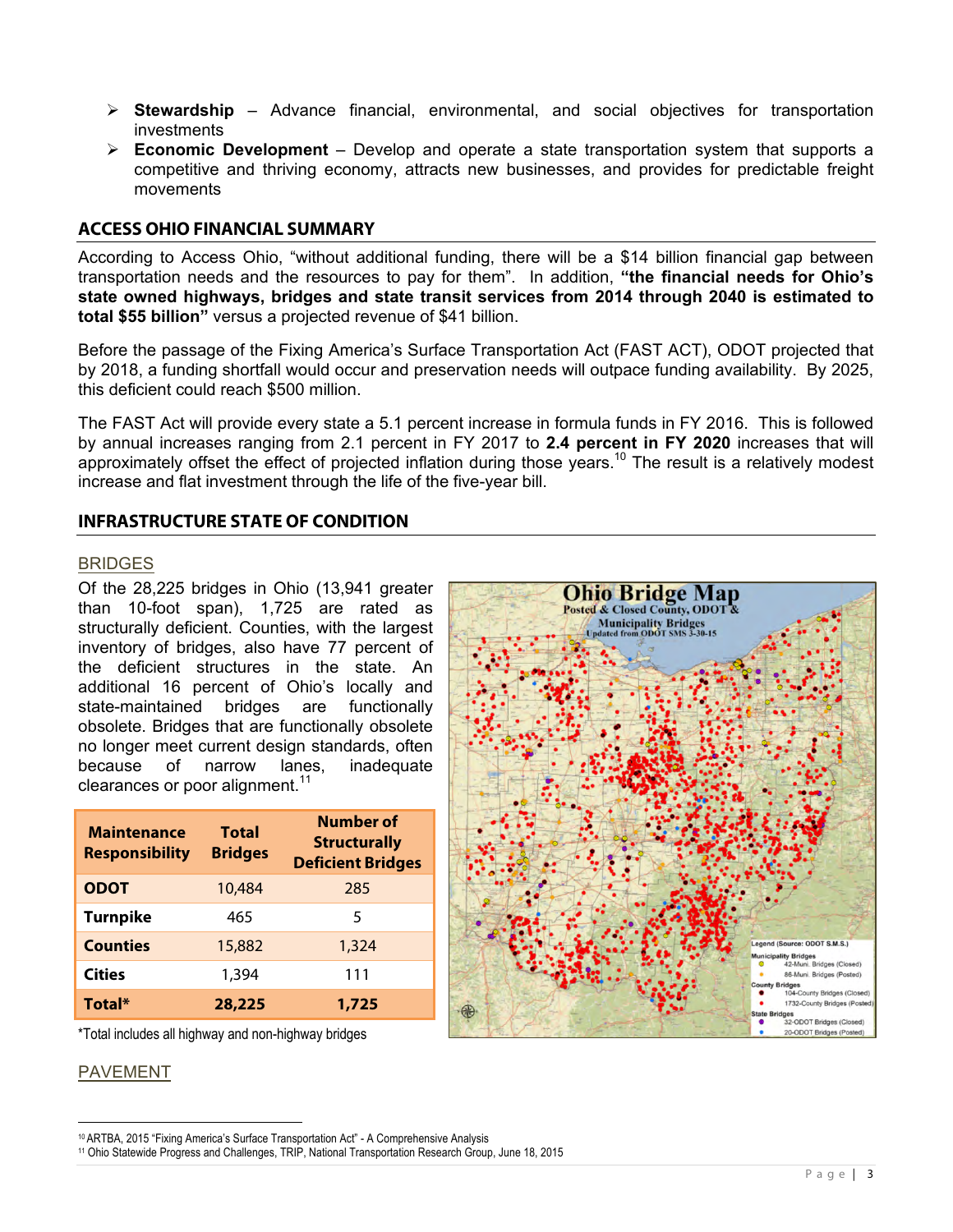ODOT evaluates its pavement inventory annually, using a visual inspection system known as the Pavement Condition Rating (PCR). ODOT segregates its road inventory into freeways (primary), rural, two lane (general), and US and state routes in municipalities (urban) systems, with a goal for each. In summary, ODOT is meeting its goals for pavement conditions, but the forecasts predict a decline. **The problem is most acute with the urban pavements, where conditions will fall below state goals beginning in 2017.**

| <b>System</b>                                               | <b>Pavement</b><br><b>Condition</b><br><b>Rating Goal</b> | <b>Pavement</b><br>Condition<br><b>Rating</b><br>2015 Actual | <b>Projected</b><br><b>PCR 2017</b><br><b>Rating</b> |
|-------------------------------------------------------------|-----------------------------------------------------------|--------------------------------------------------------------|------------------------------------------------------|
| <b>Primary</b><br>(Interstate and Other<br>freeways)        | 85                                                        | 86.9                                                         | 86.45                                                |
| General<br>(Rural, two lane US and<br>State Routes)         | 80                                                        | 82.1                                                         | 83.18                                                |
| Urban<br>(US and State Routes in<br><b>Municipalities</b> ) | 80                                                        | 80.1                                                         | 78.43                                                |

#### HIGHWAY CAPACITY

The Federal Highway Administration (FHWA) released a report in September 2013 detailing the states most heavily traveled in the U.S. Ohio is 4th with over 31 billion interstate vehicle miles traveled in 2011. Ohio trails only California, Texas and Florida. According to recent numbers, Ohio has 8.5 million registered passenger vehicles in the state and 1.5 million non-commercial trucks. Ohio also has the 5th highest vehicle miles traveled (VMT). Interesting to note is that 80% of Ohioans live in metropolitan areas.

In 2014, the Texas Transportation Institute at Texas A&M University analyzed delay times in the top U.S. metropolitan areas. $12$  A summary and estimated impacts of congestion on Ohio's top 14 cities is provided on the following table:

ODOT, county and municipal governments all have a backlog of capacity projects—new roads, new interchanges, and major widening projects. Such projects reduce congestion and improve safety, but are also the most expensive due to the cost of property acquisition and construction.

While there is no single source of information for unfunded county and municipal projects, ODOT has a very good understanding of its unfunded capacity projects, via the Transportation Review Advisory Council (TRAC), which oversees ODOT's capacity projects. TRAC publishes an annual program of projects in Tier I (funded), Tier II (funded for engineering and right-of-way, but not necessarily construction), and Tier III (unfunded, but part of larger, multi-phase projects). **Unfunded Tier II and Tier III projects total \$5.6 billion.**

 Ohio has 258,774 roadway lane miles and 123,247 centerline miles. ODOT maintains 8,129 interstate lane miles and 43,211US and SR lane miles of this network.

| <b>City</b>        | <b>Annual</b><br><b>Delay Per</b><br><b>Commuter</b><br>(Hours) | <b>Annual Fuel</b><br><b>Consumption</b><br>(Gallons) | <b>Annual</b><br><b>Cost Per</b><br><b>Commuter</b> | <b>Total Cost</b><br>(Millions \$) |
|--------------------|-----------------------------------------------------------------|-------------------------------------------------------|-----------------------------------------------------|------------------------------------|
| <b>Cincinnati</b>  | 41                                                              | 21                                                    | \$989                                               | \$1159                             |
| Columbus           | 41                                                              | 20                                                    | \$933                                               | \$921                              |
| <b>Cleveland</b>   | 38                                                              | 22                                                    | \$887                                               | \$1046                             |
| Toledo             | 38                                                              | 20                                                    | \$920                                               | \$381                              |
| <b>Akron</b>       | 27                                                              | 15                                                    | \$634                                               | \$284                              |
| <b>Dayton</b>      | 25                                                              | 13                                                    | \$590                                               | \$346                              |
| Youngstown         | 20                                                              |                                                       | \$466                                               |                                    |
| Canton             | 16                                                              |                                                       | \$379                                               |                                    |
| Lorain-Elyria      | 14                                                              |                                                       | \$308                                               |                                    |
| Lima               | 12                                                              |                                                       | \$325                                               |                                    |
| <b>Mansfield</b>   | 10                                                              |                                                       | \$232                                               |                                    |
| <b>Springfield</b> | 9                                                               |                                                       | \$195                                               |                                    |
| <b>Middletown</b>  | 8                                                               |                                                       | \$182                                               |                                    |
| Newark             | 7                                                               |                                                       | \$167                                               |                                    |

<sup>12</sup> 2015 Urban Mobility Scorecard, Texas A&M Transportation Institute, August 2015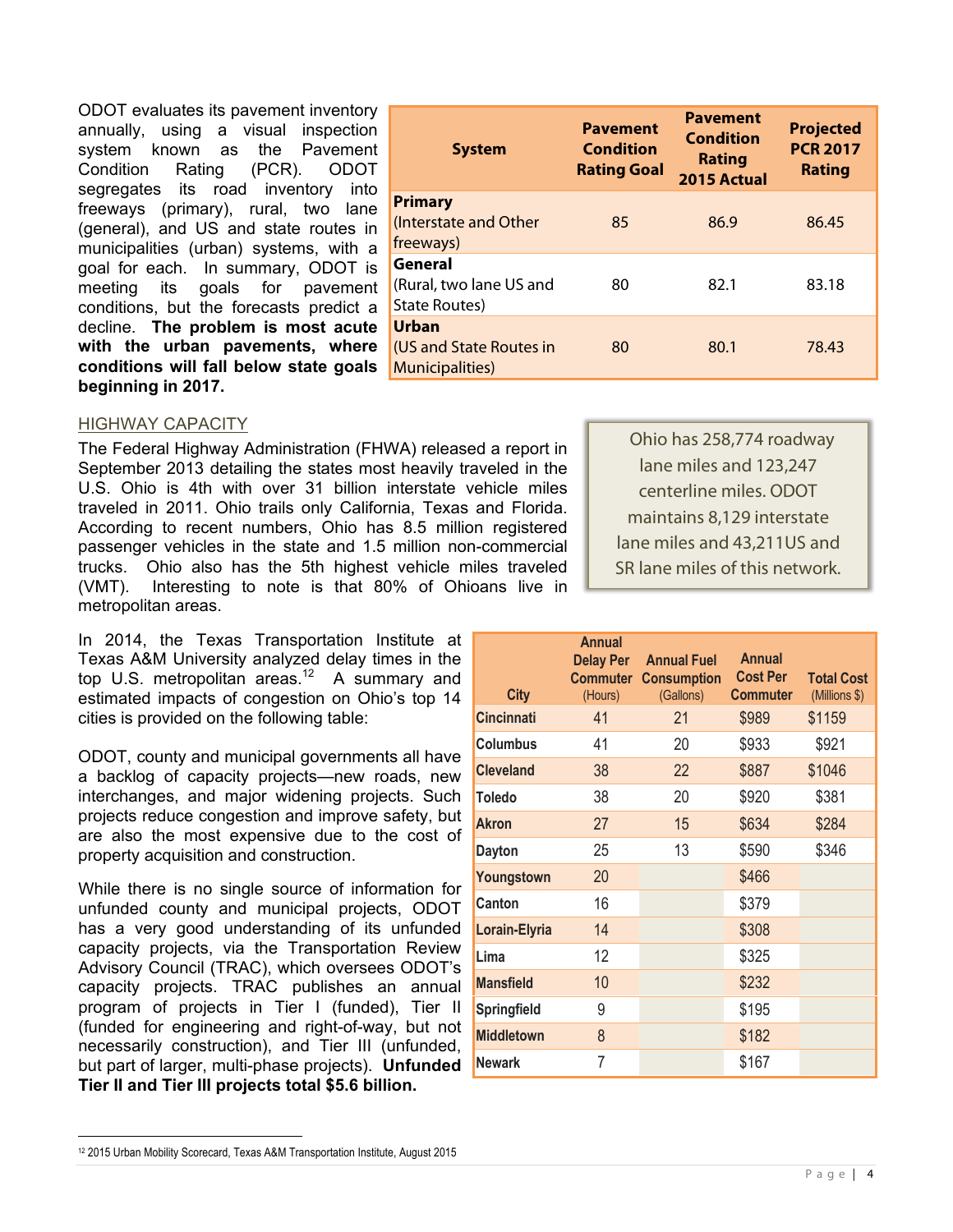#### HIGHWAY SAFETY

Highway safety is a critical concern of state and local transportation agencies. Collectively, ODOT, county and municipal governments spend more than \$100 million annually on safety projects, including upgrading hazardous roadways, installing guardrail, or improving intersections. Although there have been reductions in highway crashes in Ohio, there are still about 300,000 total crashes annually, and more than 1,100 people lose their life in a highway crash each year. The state's overall traffic fatality rate of 0.88 fatalities per 100 million vehicle miles of travel is lower than the national average of 1.09. **But, Ohio's rural non-Interstate roads have significantly higher rates of fatal crashes, with a traffic fatality rate of 1.91 fatalities per 100 million vehicle miles of travel, more than three times the 0.58 fatality rate on all other roads and highways in the state.**<sup>13</sup>

#### ECONOMY

Ohio is strategically located and is within 600 miles of 50 percent of the population of North America. **The efficiency and condition of Ohio's transportation system, particularly its highways, is critical to the health of the state's economy.**14 Annually, \$563 billion in goods are shipped from sites in Ohio and another \$493 billion in goods are shipped to sites in Ohio, mostly by truck.<sup>15</sup>

Ohio's economy grew in 2015 by 2.1 percent and was ranked 18th best in the country. There are a number of statistics to substantiate Ohio's continued upward growth and success:

- $\triangleright$  Since 2011, Ohio has realized a 31% growth in residential building permits.
	-
- $\triangleright$  Per capita income has increased to \$43,478, an 11% increase since 2011.
- $\triangleright$  Almost 20,000 new business starts in 2015.
- $\geq$  3% increase in employees since 2011.
- $\geq$  455,000 projected jobs gained by 2022.
- $\geq 2015$  unemployment rate of 4.9%.

According to the *2010 IHS Global Insight TRANSEARCH* data base, Ohio experiences the sixth greatest tonnage of originated truck freight and the seventh greatest tonnage terminated compared to other states. According to *Access Ohio 2040*, truck volumes are expected to increase by 67 percent by 2040.

Ohio has become a logistics hub. As detailed on the Columbus 2020 website, the Columbus Region is a strategic location for the movement of goods and has greater access to the U.S. market within a 10 hour drive than any other major metro. More than 4,100 logistics establishments employing over 80,000 employees thrive on the Columbus Region's ultra-modern interstate highway system, third-party logistics companies and multiple rail terminals. Columbus is also home to multimodal logistics hub Rickenbacker Inland Port, the 10th-largest Foreign Trade Zone. Other regions of the state are also experiencing logistics growth, including the CSX

 

*"Our failing infrastructure is an embarrassment to our nation. Our ability to compete successfully in the global economy is being held back by roads and bridges in disrepair and ports and airports operating beyond capacity. America's infrastructure is vital to the future of manufacturing in America – to acquire materials for game changing products, to get our employee to work and to transport what we make to consumers in our country and around the world."*

**National Associate of Manufacturers and Ohio Manufactures Association**

*"In Ohio, employment numbers show the industry is one of the top 10 private industries in terms of employing workers. A study performed for AGC by Professor Stephen Fuller of George Mason University found that \$1 billion in nonresidential construction spending adds about \$3.4 billion to Gross Domestic Product (GDP), about \$1.1 billion to personal earnings, and creates or sustains 28,500 jobs."*

**Associated General Contractors of Ohio**

<sup>13</sup> Ohio Statewide Progress and Challenges, TRIP, National Transportation Research Group, June 18, 2015

<sup>14</sup> Ohio Statewide Progress and Challenges, TRIP, National Transportation Research Group, June 18, 2015

<sup>15</sup> Ohio Statewide Progress and Challenges, TRIP, National Transportation Research Group, June 18, 2015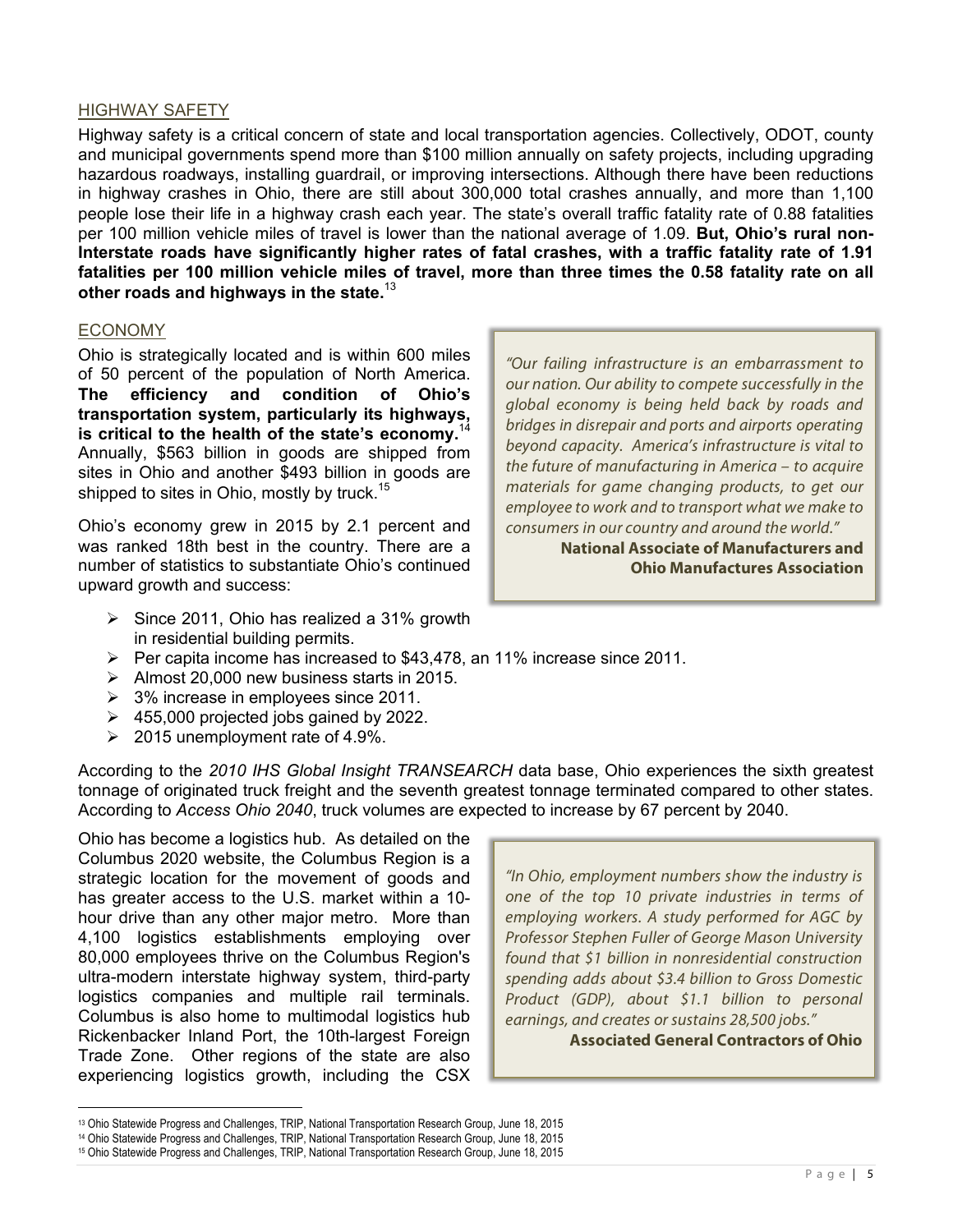facility in North Baltimore, Queensgate Yard in Cincinnati, and lakefront terminals in Cleveland and Toledo to name a few.

**The Federal Highway Administration estimates that each dollar spent on road, highway and bridge improvements results in an average benefit of \$5.20 in the form of reduced vehicle maintenance costs, reduced delays, reduced fuel consumption, improved safety, reduced road and bridge maintenance costs and reduced emissions as a result of improved traffic flow.**<sup>16</sup>

## **BENCHMARKING OTHER STATES' SOLUTIONS**

According to Transportation for America, an alliance of elected, business and civic leaders from communities across the country, since 2012, **23 states have approved plans to raise additional transportation revenues.** States have explored and implemented a wide range of options for improving the reliability and long term sustainability of funding sources for transportation.

A sampling of state initiatives is summarized below:

**Virginia** - Legislation enacted in 2013, raised both state and local funds from a variety of sources. The legislation switched the state's per-gallon gas tax to a percentage tax on gas and an increase of the statewide general sales tax.

**Minnesota** - A bill passed in 2013 expands counties' ability to impose a "wheelage tax," a fee on vehicles registered in the county. The bill expanded the taxing authority from just the metropolitan Twin Cities counties to all counties in the state and increased the fee from \$5 to \$10 in 2014 and up to \$20 in 2017. Forty-seven counties in Minnesota currently impose the fee, which is used to fund highway projects in the county.

**South Dakota** - In 2015 South Dakota's legislature passed legislation that increased motor fuels taxes by six cents-per-gallon (to 28 cents per gallon) to raise an extra \$40.5 million annually; increases vehicle sales tax by one percentage point, for an extra \$27-\$30 million annually; increases vehicle registration and weight fees; expands abilities for counties and townships to levy local option property taxes for road and bridge repair and construction (with approval by voter referenda) and increases optional county vehicle registration fees; and creates a local bridge improvement competitive grant fund.

**Michigan** – In 2015, Michigan passed legislation to increase funding for transportation. The plan included shifting \$600 million from the general fund into roads, which would be phased in beginning in 2019, increasing the tax on diesel fuel by 7.3 cents and on regular gas by 3.3 cents to raise another \$200 million, to tie the gas tax to inflation, starting on Oct. 1, 2022, generating \$400 million in new revenue by a 40% across the board hike in registration fees for passenger cars, vans, light trucks and large commercial trucks, creating a new surcharge for electric-powered vehicles, and expanding the number of people and the amount that can be claimed under the Homestead property tax credit to help lower-income Michiganders and roll back the state income tax, when state revenues exceed inflation, beginning in tax year 2022.



*State gas tax collected per gallon and state ranking*

**Pennsylvania** – The state enacted a funding package in 2013 that raises an additional raises an additional \$2.3 billion per year, including \$1.65 billion for highways and \$476 million for transit, creates a \$144 million annual multimodal transportation fund for local economic development. The package

<sup>16</sup> Ohio Statewide Progress and Challenges, TRIP, National Transportation Research Group, June 18, 2015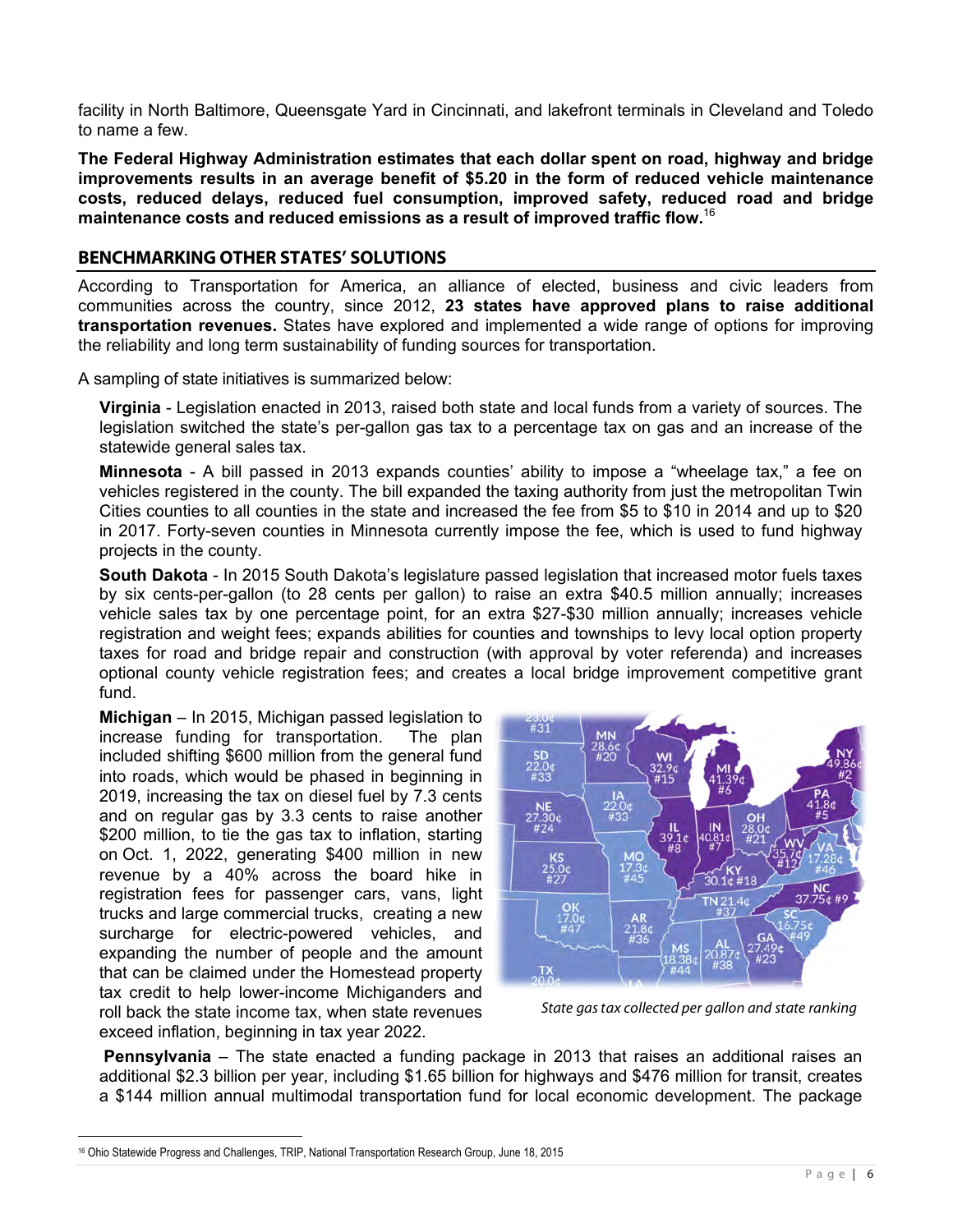eliminated the per gallon gas tax, substituting an increase in the sales tax on gasoline assessed at the wholesale level.

**Arkansas** – The State took a unique approach working with voters to pass a statewide 0.5 percent sales tax used to support a debt issuance of \$1.5 billion for highway improvements including a set aside for local and county governments to repair local and rural roads.

**Georgia** – The state permitted county governments to implement a 1 percent sales tax to fund road, bridge, transit, rail, port and airport projects. Counties were also given legislative authority to bond against the revenues. A trend for states reluctant to mandate increases is to remove barriers and explicitly enable governments, primarily counties, to determine if the funding mechanism is right for their county.

## **OPTIONS FOR OHIO**

There are a range of options to improve the long-term reliability and sustainability of transportation funding. Motor fuel tax, vehicle mile traveled tax, sales tax and license fees are all sources that are tools for states and locals to secure the safety and economic competitiveness of its residents and businesses. Additionally, each funding option comes with nuances that will ensure the dependability of the funding source long term and grow as our population and highway system needs grow.

## MOTOR FUEL TAX

The motor fuel tax or the "gas tax" has been Ohio's "go to" source for revenue to fund transportation programs in Ohio. Ohio last raised the gas tax in July 2005. The current rate is 28 cents for every gallon sold and is not indexed to inflation. Ohioans are familiar with this **user based fee** and it is paid at the pump. The revenues are distributed by formula to ODOT, counties, townships, cities and other agencies.

**Across the board, states acknowledge the motor fuel tax as a valuable source of revenue and many of those states that have successfully raised transportation revenues since 2012 have raised the gas tax and indexed it to inflation.**

| <b>MOTOR VEHICLE FUEL TAX</b><br><b>HISTORY OF MAJOR CHANGES   OHIO</b> |                                                                                 |              |  |
|-------------------------------------------------------------------------|---------------------------------------------------------------------------------|--------------|--|
| 1925                                                                    | 2 cents per gallon tax enacted                                                  | 2 cents      |  |
| 1927                                                                    | 1 cent increase                                                                 | 3 cents      |  |
| 1929                                                                    | 1 cent increase                                                                 | 4 cents      |  |
| 1933                                                                    | 1 cent decrease                                                                 | 3 cents      |  |
| 1947                                                                    | 1 cent increase                                                                 | 4 cents      |  |
| 1953                                                                    | 1 cent increase                                                                 | 5 cents      |  |
| 1959                                                                    | 2 cent increase                                                                 | 7 cents      |  |
| 1981                                                                    | 3.3 cent increase, Ohio Motor Vehicle<br>Use Tax becomes effective July 1, 1980 | 10.3 cents   |  |
| 1982                                                                    | 1.4 cent increase                                                               | $11.7$ cents |  |
| 1983                                                                    | 0.3 cent increase                                                               | 12 cents     |  |
| 1987                                                                    | 2.7 cent increase                                                               | 14.7 cents   |  |
| 1988                                                                    | 0.1 cent increase                                                               | 14.8 cents   |  |
| 1989                                                                    | 3.2 cent increase                                                               | 18 cents     |  |
| 1990                                                                    | 2 cent increase                                                                 | 20 cents     |  |
| 1991                                                                    | 1 cent increase                                                                 | 21 cents     |  |
| 1993                                                                    | 1 cent increase                                                                 | 22 cents     |  |
| 1995                                                                    | Ohio joins the International Fuel Tax<br>Agreement (IFTA)*                      |              |  |
| 2003                                                                    | 2 cent increase                                                                 | 24 cents     |  |
| 2004                                                                    | 2 cent increase                                                                 | 26 cents     |  |
| 2005                                                                    | 2 cent increase                                                                 | 28 cents     |  |
| * IFTA is a pact between the lower 48 states and Canadian               |                                                                                 |              |  |

\* IFTA is a pact between the lower 48 states and Canadian provinces that simplifies the reporting of fuel taxes by carriers operations in more than one of these jurisdictions. IFTA is administered by the International Fuel Tax Association, an Arizona non-profit corporation. IFTA audits are conducted for Ohio by the Ohio Department of Taxation.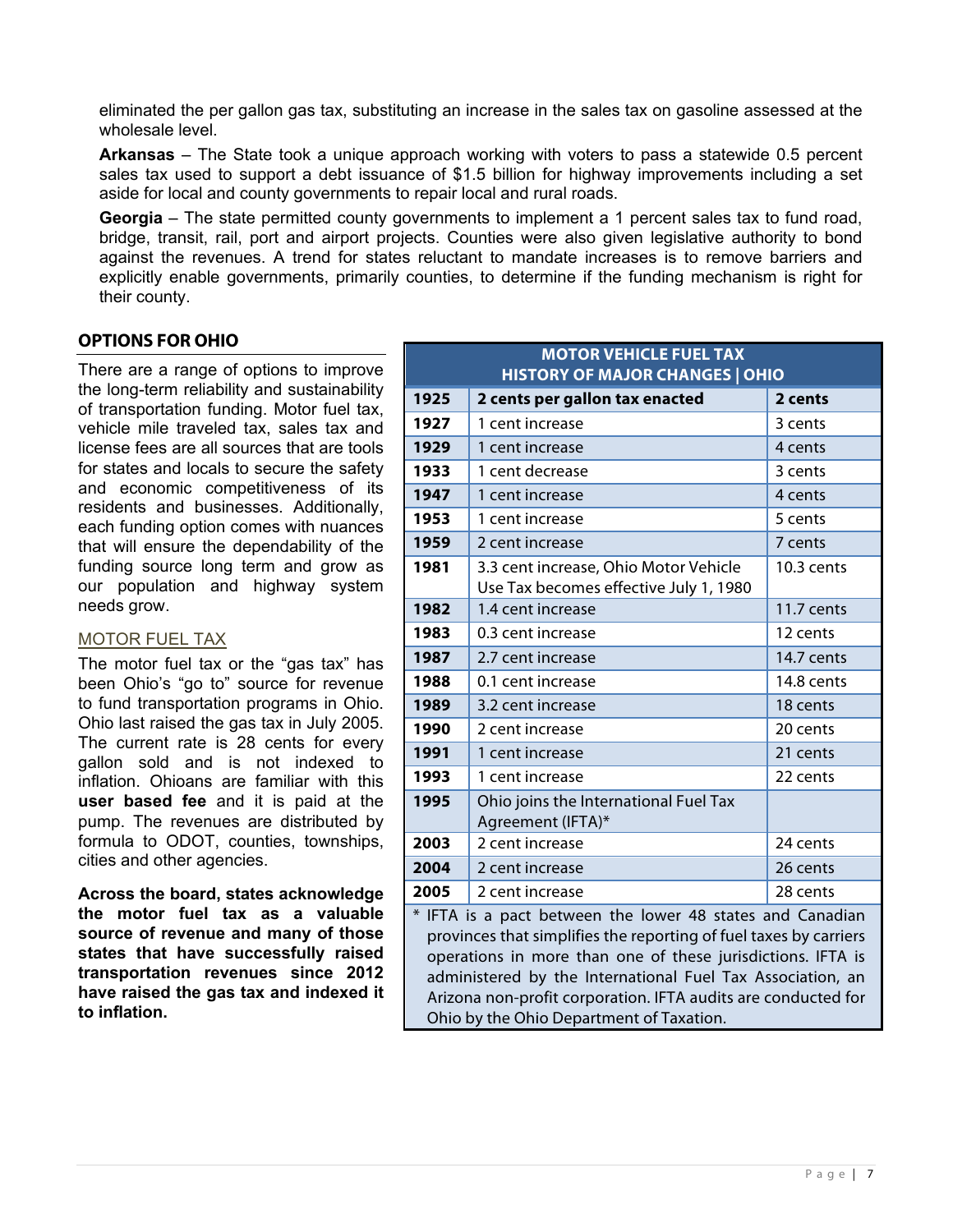## VEHICLE REGISTRATION FEES

The license plate fee is an optional tax that can be levied by counties, municipalities, and townships on vehicle registrations for the purpose of: Planning, constructing, improving, maintaining, and repairing public roads, highways and streets, as well as for maintaining and repairing bridges and viaducts.

- **1967** The General Assembly granted counties the authority to enact a permissive motor vehicle license tax of not more than \$5 per vehicle to be used for highway related purposes.
- **1987** The General Assembly, through a transportation budget that also increased the gas tax, authorized counties to enact two new and additional \$5 permissive motor vehicle license taxes, thus increasing the total amount of county permissive motor vehicle license tax authority from \$5 to \$15. The Legislature also authorized municipalities and townships to each enact a \$5 municipal and township permissive motor vehicle license tax.
- **2017** The General Assembly**,** through a transportation budget, permits a county board of commissioners, by resolution, to levy and retain an additional \$5 annual license tax per motor vehicle that is registered within the county.

The gas tax increase and the additional authority for local governments to enact motor vehicle license taxes are supported by the Ohio Municipal League (OML), the County Commissioners Association of Ohio (CCAO), the Ohio Township Association (OTA), and the County Engineers Association of Ohio (CEAO) to address local governments' unmet needs. This was a coordinated effort with an all-hands-on-deck approach, with everyone pulling in the same direction (The climate of opinion in 1987 was very different toward taxes and tax increases). The local license plate tax rates have not been adjusted in over 20 years and are extremely outdated in terms of inflation and costs to maintain local roads (The only state increase was an \$11 increase in 2003 for the Public Safety Fund, i.e., The Department of Public Safety).

The distribution of each of the three \$5 taxes, if enacted by the county, is different. For the original \$5 tax, a fund must be established for the deposit of all revenues from municipal registrations for use by the municipalities upon application. The remaining revenues are allocated to the county and deposited into the county motor vehicle license and gas tax fund. In addition, municipalities and townships have various authorities to levy their own permissive motor vehicle license taxes. The total combined local government permissive motor vehicle license taxes by all combined local governments may not exceed \$20.<sup>1</sup>

Many states collect vehicle registration fees that are dedicated to funding transportation. States are increasing the cap on local option registration fees that local governments (typically counties) can collect when owners register a vehicle. Additionally, some states are using vehicle registration fees to create parity in user support for hybrid and electric vehicle owners with those owners that own traditional gas powered vehicles. For example, Georgia imposed new registration fees for electric vehicles (\$200/yr for noncommercial, \$300/yr commercial) and Michigan – anticipates \$200 million in new revenue will come from a 20% increase in vehicle registration and new fees on hybrid and electric vehicles, beginning in 2017.

## VEHICLE MILES TRAVELED FEE

Improved CAFE standards (higher miles per gallon vehicles) have been trending for years. And with the popularity of hybrid and electric vehicles, there is an impact to the programs funded by the motor fuel tax. There are an estimated 3,814 electric vehicles on Ohio roads. Ultimately, improved fuel efficiency and electric vehicles decrease the revenues from fuel sales.

Recognizing the realities that the motor fuel tax declines as fuel efficiency improves and more electric vehicles take to the road, states are exploring use of the vehicle miles traveled fee. Oregon has been the leader in piloting and implementing a program. First piloted in 2012, Oregon's Road Usage Charge Program, OReGO, became operational on July 1, 2015. The program is voluntary, implements a 1.5 cent per mile fee and partners with the private sector to provide the technology that collects the mileage data.

<sup>17</sup> MORPC License Plate Fee Task Force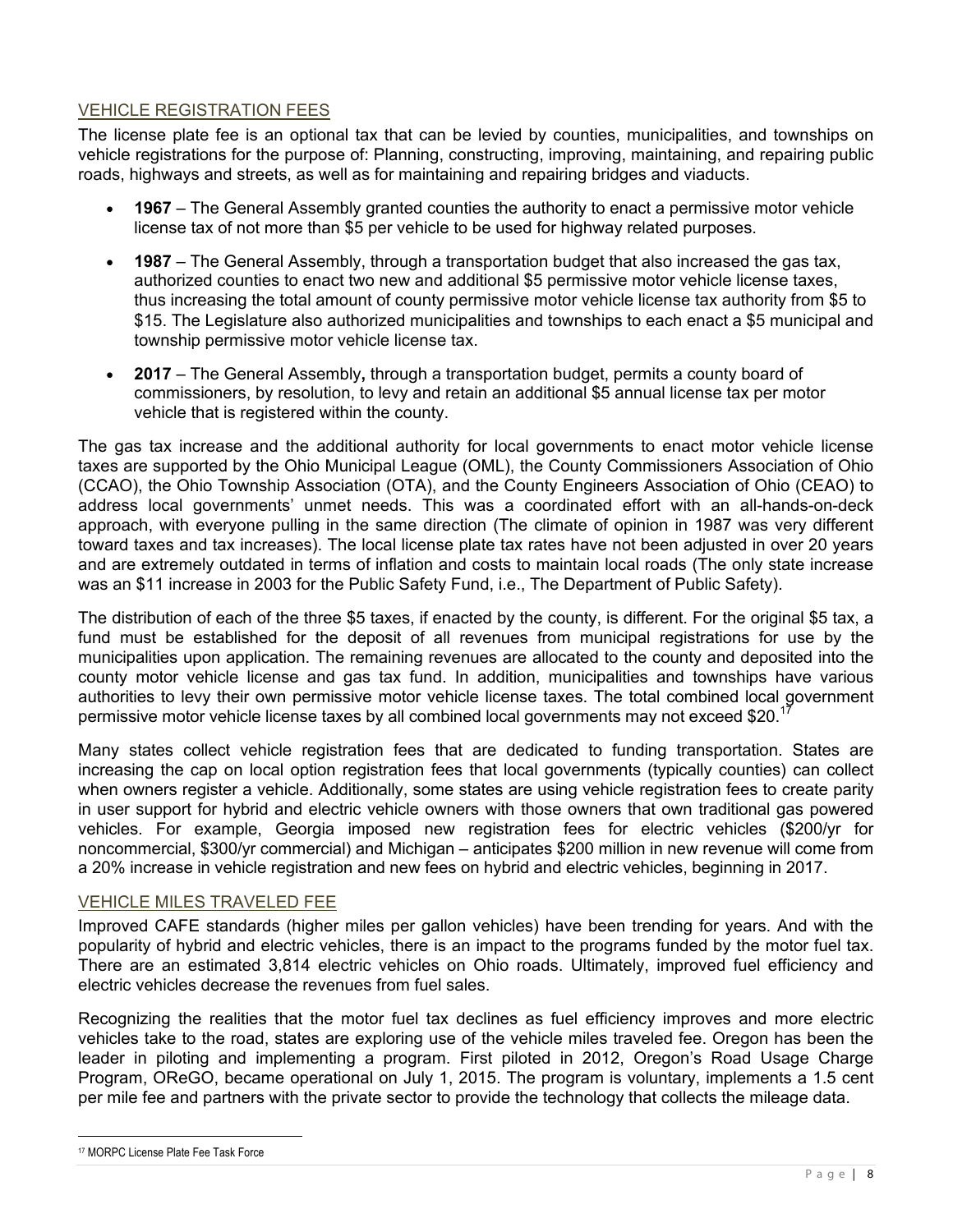## SALES TAX

As a use tax, Ohio's motor vehicle fuel tax revenues decline when consumption decreases, such as when cars get more fuel efficient, or the fleet converts from gasoline engines to electric motors. As a hedge against consumption decreases, some states augment their fuel usage tax with a sales tax. A motor vehicle fuel tax produces more revenue when fuel prices rise, but obviously decrease when fuel taxes decrease.

Ohio has a state sales tax rate of 5.75%, which is not levied on gasoline sales, but does apply to transportation related expenditures such as new and used motor vehicles, and motor vehicle parts.

ACEC Ohio's research revealed some states have implemented sales taxes on selected vehicle-related goods and services such as automobiles, rental cars and gas. Many states, including Maryland, Pennsylvania, Vermont and Virginia have directed these fees to fund transportation projects.

#### OTHER FUNDING SOURCES

As some states and municipalities struggle to keep pace with transportation funding, there is growing trend to use tolls as a highway financing mechanism. From 2005 to 2015, the Federal Highway Administration notes that toll road mileage in the U.S. has increased by almost 20 percent. Ohio's only toll road is the 241 mile Ohio Turnpike, but state leaders have passed legislation in the past six years to allow more toll roads and private investment in transportation facilities. However, no new projects have been financed with tolls to date in Ohio.

#### **CONCLUSION**

ACEC Ohio and its member companies and employees are dedicated to meeting the needs of our clients, and as such support infrastructure funding investments to meet shortfalls in the system. In the case of transportation funding, it is clear that investment is needed to ensure that Ohio is economically competitive, ensures safety, maintains conditions, and improves operational efficiencies.

The primary funding mechanism for Ohio transportation—the motor vehicle fuel tax—does not keep revenues on par with inflation. The last gas tax increase in Ohio was in 2005, which brought the total state tax up to 28 cents. In 2016, one dollar in 2000 transportation funding is worth only \$0.52 in 2016.

Although a gas tax increase alone is not the answer long term, it is a system which is in place and familiar. Other considerations should be given to increasing revenue in the longer term, including a Vehicle Miles Traveled (VMT) charge, tolling, sales tax, registration fee increase, and others. A solid plan should be developed to meet the current and projected demands.

ACEC member companies ask that Ohio lawmakers convene to review the state's transportation needs and review policy alternatives that will keep our roads and bridges safe, while addressing congestion and quality of life issues. A short- and long-term approach should be developed to meet the ongoing and future revenue needs of the state.

Through the review of published data, ACEC Ohio has identified the following needs across Ohio:

- $\triangleright$  There are more than 1,700 deficient bridges in the state.
- $\triangleright$  ODOT predicts that urban pavement conditions will fall below goals in 2017, with rural two-lane roads and interstate highway pavements falling below acceptable goals by 2022.
- $\triangleright$  There is currently \$5.6 billion in unmet requests for major capacity expansion projects.
- $\triangleright$  Neighboring states are investing more aggressively than Ohio, raising their level of economic competitiveness.
- $\triangleright$  Through 2040, Ohio projects a \$14 billion financial gap between transportation needs and the resources to pay for them.
- $\triangleright$  By 2018, Ohio will not have enough money available to maintain the current system, let alone make any operational improvements.